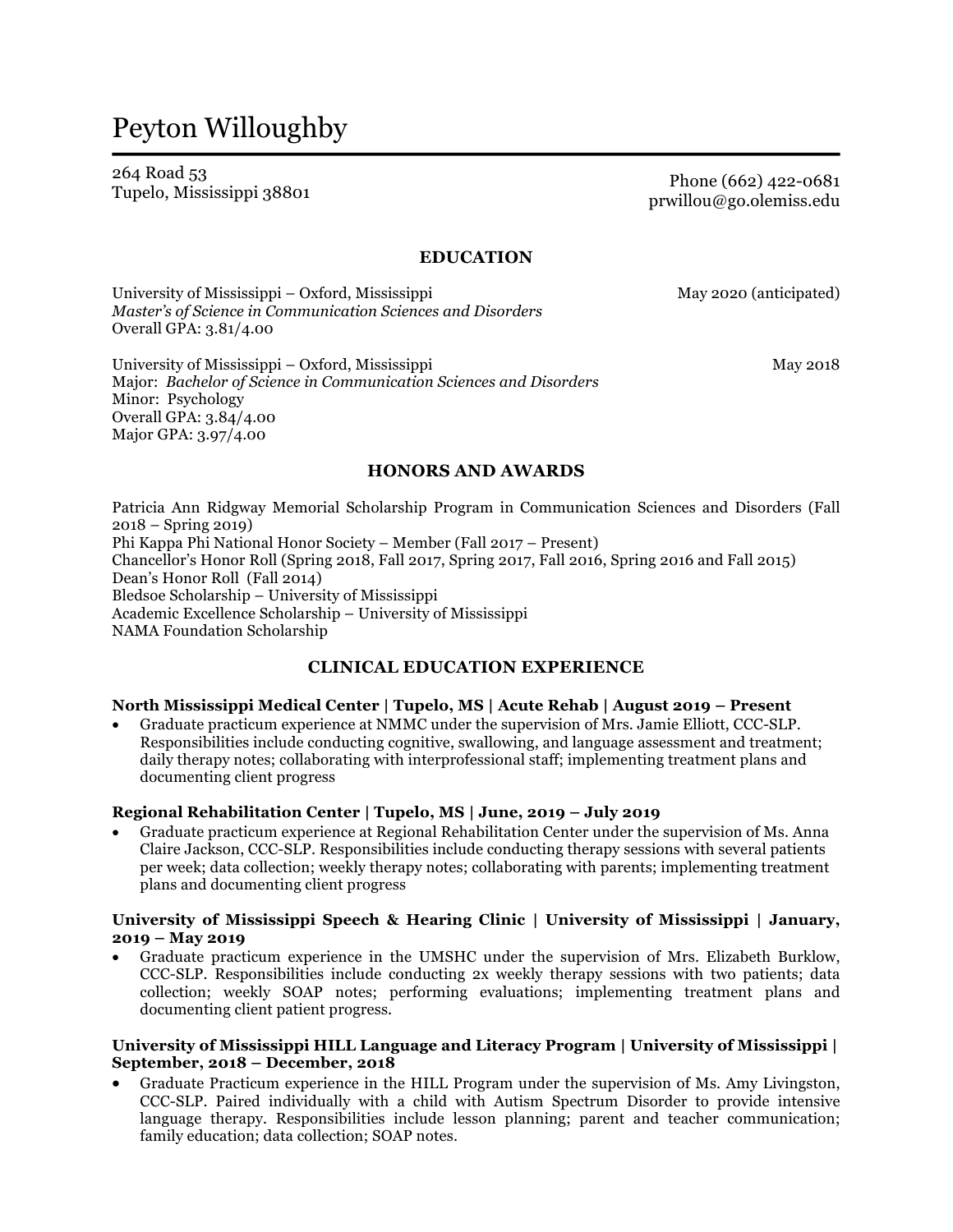#### **CSD Practicum | University of Mississippi | January, 2018 – May, 2018**

• Practicum experience at Horn Lake Intermediate School under the supervision of Ms. Marilyn West, CCC-SLP. Responsibilities include observation of therapy sessions; conducting therapy sessions under direction; performing speech, language, and hearing screenings; implementing treatment plans, protocols, and IEPs; and documenting client progress.

#### **RESEARCH EXPERIENCE**

#### **Research Assistant | University of Mississippi | August, 2017 – May, 2018**

- Supervisors: Dr. Kara Hawthorne and Dr. Susan Loveall-Hague, Professors of Communication Sciences and Disorders
- Responsibilities include conducting research studies; scheduling participants; developing protocols for assessments; scoring assessments and observing and recording Hearing Impaired and Language Learning Class. CITI certified.

#### **RELATED EXPERIENCE**

#### **Lee Silverman Voice Treatment | August, 2019**

• Completion of online LSVT training and certificiation

#### **Fiberoptic Endoscopic Evaluation of Swallowing – Training | February, 2019**

- Received hands-on training in FEES at University of Mississippi Speech and Hearing Clinic
- Number of Live Passes: 3

#### **Interprofessional Education/Interprofessional Practice (IPE/IPP) | Fall, 2018 – Spring, 2019**

• Collaborated with faculty and students in nursing, pharmacy, dietetics and nutrition, and social work for interprofessional collaboration experience.

#### **Fall Institute | University of Mississippi | October, 2018**

• Attended two-day conference led by Dr. Patricia Zebrowski, CCC-SLP, on Therapy with Teenagers Who Stutter: Facilitating Readiness for Change and the Plan to Accomplish It.

### **WORK EXPERIENCE**

#### **University of Mississippi | Oxford, Mississippi August 2018 - Present Graduate Assistant**

Duties include a 10 hour per week placement with a Communication Sciences and Disorders instructor to fulfill a variety of responsibilities (grading papers, attending classes, etc.).

#### **University of Mississippi | Oxford, Mississippi August 2015 – May 2018 Community Assistant**

Duties include facilitating and encouraging a cooperative and considerate living environment by serving as an information resource for the campus and residence hall.

#### **University of Mississippi | Oxford, Mississippi May 2016 – August 2016 Orientation Lab Assistant**

Duties include assisting incoming students with class registration in conjunction with professional academic advisors from the Center for Student Success and First-Year Experience.

**Camp Lake Stephens | Oxford, Mississippi Day Camp Counselor May 2015 – August 2015**